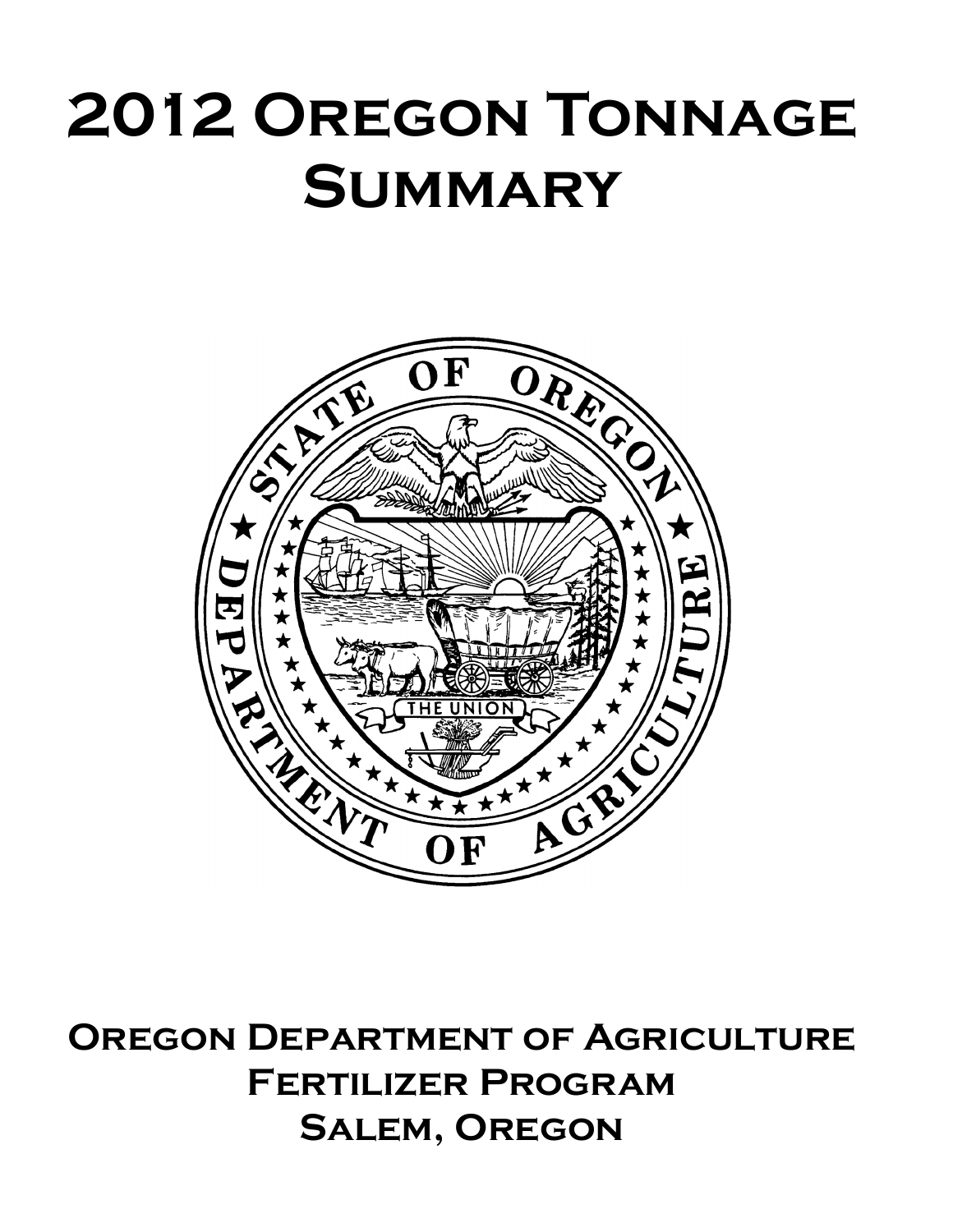## **Tonnage Sold or Distributed into Oregon January 1, 2009 - December 31, 2009 January 1, 2010 - December 31, 2010 January 1, 2011 - December 31, 2011 Fertilizer, Agricultural Mineral, Agricultural Amendment, and Lime Material**

**January 1, 2012 - December 31, 2012**

| <b>Material</b>                          | Grade | <b>2009 Tons</b> | <b>2010 Tons</b> | <b>2011 Tons</b> | <b>2012 Tons</b> |
|------------------------------------------|-------|------------------|------------------|------------------|------------------|
|                                          |       |                  |                  |                  |                  |
| <b>Liming Materials</b>                  |       |                  |                  |                  |                  |
| Calcium Hydroxide (Hydrate)              |       | 919              | 991              | 1,014            | 44               |
| <b>Standard Dolomite</b>                 |       | 28,029           | 26,083           | 35,578           | 39,638           |
| <b>Standard Calcite</b>                  |       | 120,821          | 111,618          | 141,086          | 154,528          |
| <b>By-product Lime</b>                   |       | 185,675          | 193,260          | 166,887          | 167,626          |
| Liming Materials - Other Analysis        |       | 0                | 1                | 694              | 133              |
| <b>Total Liming Materials</b>            |       | 335,444          | 331,953          | 345,259          | 361,969          |
| <b>Agricultural Amendments</b>           |       |                  |                  |                  |                  |
| Zeolite                                  |       | 682              | 528              | 673              | 805              |
| Surfactants                              |       | 76               | 60               | 13               | 44               |
| <b>Biological Inoculum</b>               |       | 165              | 158              | 264              | 292              |
| Polyacrylamide                           |       | 337              | 300              | 95               | 299              |
| <b>Humic Acid</b>                        |       | 843              | 1,384            | 1,017            | 900              |
| <b>Calcined Clay</b>                     |       | 784              | 782              | 117              | 268              |
| <b>Other Agricultural Amendments</b>     |       | 1,039            | 2,064            | 2,578            | 3,112            |
| <b>Total Agricultural Amendments</b>     |       | 3,926            | 5,276            | 4,757            | 5,720            |
| <b>Organic / Natural Materials</b>       |       |                  |                  |                  |                  |
| <b>Bone Meal</b>                         |       | 107              | 136              | 60               | 89               |
| <b>Blood Meal</b>                        |       | 72               | 68               | 154              | 3                |
| Compost                                  |       | 13,621           | 12,875           | 22,943           | 16,126           |
| <b>Cotton Seed Meal</b>                  |       | 65               | 60               | 83               | 0                |
| <b>Feather Meal</b>                      |       | 277              | 156              | 419              | 536              |
| <b>Fish Scrap</b>                        |       | 1,286            | 1,065            | 1,121            | 2,186            |
| Kelp                                     |       | 357              | 165              | 254              | 325              |
| Greensand                                |       | 27               | 385              | 289              | 191              |
| Guano                                    |       | 71               | 270              | 171              | 135              |
| <b>Poultry Manure</b>                    |       | 7,637            | 10,260           | 10,932           | 7,818            |
| Log Yard Scrap                           |       | 10,247           | 0                | 0                | 10               |
| Ash                                      |       | 9,343            | 9,150            | 8,326            | 5,724            |
| Organic / Natural - Other Analysis       |       | 2,101            | 2,442            | 3,199            | 2,948            |
| <b>Total Organic / Natural Materials</b> |       | 45,211           | 37,032           | 47,951           | 36,091           |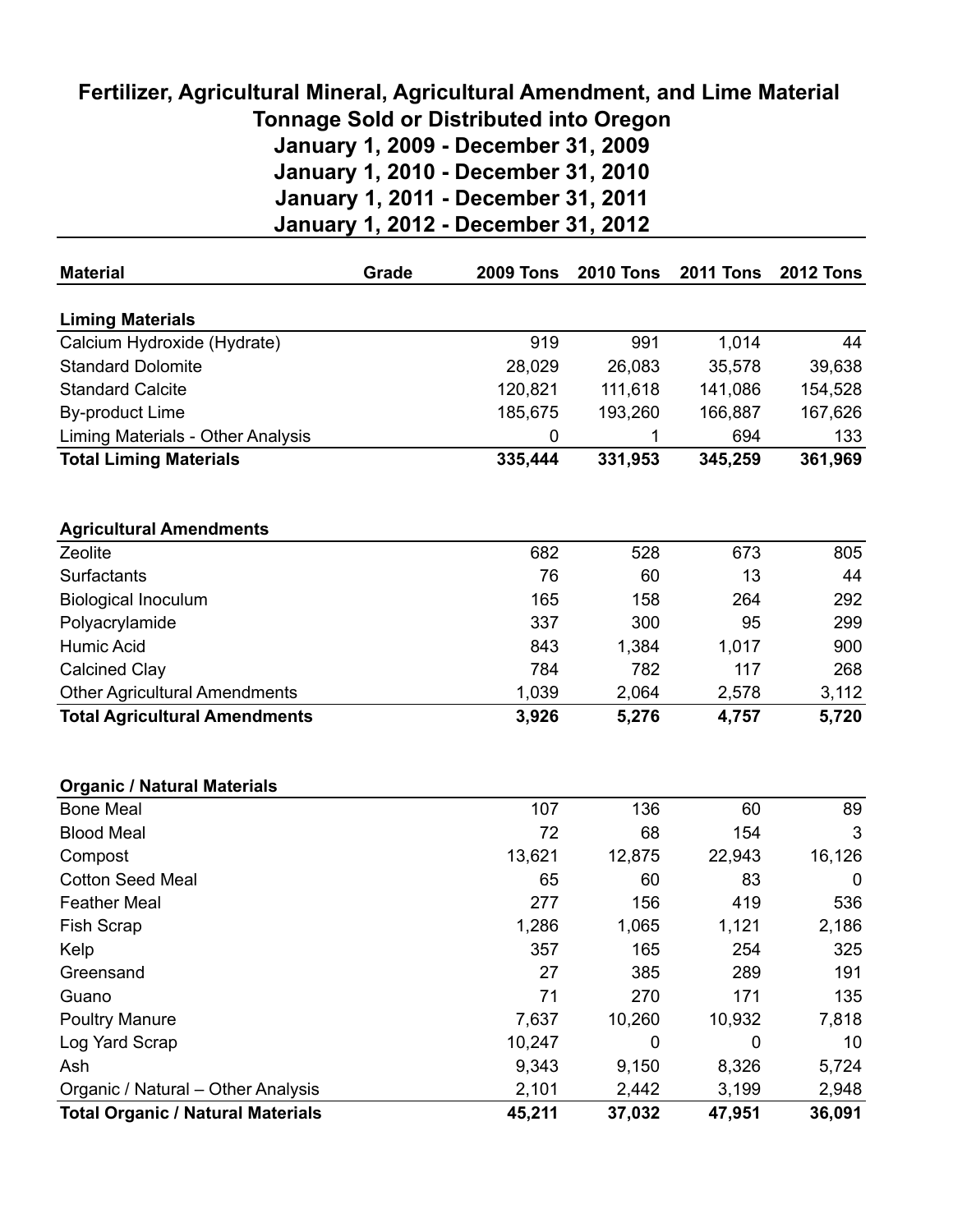| <b>Material</b>                                    | Grade         | <b>2009 Tons</b> | <b>2010 Tons</b> | <b>2011 Tons</b> | <b>2012 Tons</b> |
|----------------------------------------------------|---------------|------------------|------------------|------------------|------------------|
| Turf, Nursery, and Garden                          |               |                  |                  |                  |                  |
| <b>Potting Media</b>                               |               | 39,754           | 45,551           | 44,399           | 56,684           |
| Other Turf, Nursery, and Garden                    |               | 24,924           | 26,263           | 30,708           | 29,204           |
| <b>Hydroponic Products</b>                         |               | 333              | 554              | 592              | 700              |
| <b>Total Turf, Nursery, and Garden</b>             |               | 65,011           | 72,368           | 75,699           | 86,588           |
| <b>Nitrogen Materials</b>                          |               |                  |                  |                  |                  |
| Anhydrous Ammonia                                  | $82 - 0 - 0$  | 26,678           | 25,759           | 27,854           | 43,018           |
| Aqua Ammonia                                       | $20 - 0 - 0$  | 1,954            | 1,851            | 4,004            | 1,427            |
| <b>Ammonium Nitrate</b>                            | $34 - 0 - 0$  | 8,391            | 9,384            | 6,183            | 8,630            |
| <b>Ammonium Nitrate Solution</b>                   | $20 - 0 - 0$  | 714              | 1,439            | 1,710            | 1,228            |
| Ammonium Polysulfide                               | $20 - 0 - 0$  | 314              | 1,087            | 1,323            | 583              |
| <b>Ammonium Sulfate</b>                            | $21 - 0 - 0$  | 105,587          | 128,993          | 102,492          | 91,378           |
| <b>Ammonium Sulfate Solution</b>                   | $6 - 0 - 0$   | 662              | 585              | 1,241            | 1,124            |
| <b>Ammonium Thiosulfate</b>                        | $12 - 0 - 0$  | 10,267           | 16,315           | 16,080           | 17,306           |
| <b>Calcium Ammonium Nitrate</b>                    | $17 - 0 - 0$  | 1,837            | 1,977            | 1,491            | 3,331            |
| <b>Calcium Nitrate</b>                             | $15 - 0 - 0$  | 4,156            | 4,580            | 5,760            | 4,663            |
| Nitrogen Solutions 28% - 32%                       |               | 94,922           | 119,116          | 105,272          | 114,171          |
| Sodium Nitrate                                     | $16 - 0 - 0$  | 76               | 4                | 31               | 0                |
| <b>Sulfur Coated Urea</b>                          | $36 - 0 - 0$  | 666              | 665              | 1,230            | 2,437            |
| <b>Polymer Coated Urea</b>                         | $42 - 0 - 0$  | 5,352            | 6,325            | 7,233            | 5,204            |
| Urea                                               | $46 - 0 - 0$  | 145,733          | 192,250          | 195,511          | 189,718          |
| <b>Urea Solution</b>                               | $20 - 0 - 0$  | 106              | 134              | 829              | 2,351            |
| Urea Formaldehydes                                 |               | 1,180            | 1,371            | 1,140            | 1,358            |
| Nitrogen Materials - Other Analysis                |               | 9,199            | 10,579           | 20,539           | 20,416           |
| <b>Total Nitrogen Materials</b>                    |               | 417,794          | 522,414          | 499,923          | 508,343          |
|                                                    |               |                  |                  |                  |                  |
| <b>Phosphate Materials</b><br>Diammonium Phosphate | 18-46-0       | 2,817            | 2,451            | 2,041            | 1,648            |
| Ammonium Phosphate Sulfate                         | $16 - 20 - 0$ | 21,778           | 21,682           | 19,353           | 19,934           |
| Monoammonium Phosphate                             | $11 - 52 - 0$ | 45,259           | 48,705           | 44,826           | 35,075           |
| <b>Rock Phosphate</b>                              | $0 - 3 - 0$   | 735              | 642              | 601              | 827              |
| Phosphoric Acid                                    | $0 - 54 - 0$  | 619              | 869              | 708              | 746              |
| Liquid Ammonium Polyphosphate                      | $10 - 34 - 0$ | 6,102            | 5,429            | 8,117            | 6,980            |
| Superphosphate, Triple                             | $0 - 45 - 0$  | 720              | 665              | 681              | 867              |
| Superphosphoric Acid                               | $0 - 68 - 0$  | 18,315           | 19,999           | 11,544           | 10,187           |
| Phosphate Materials - Other Analysis               |               | 2,220            | 4,373            | 6,345            | 7,241            |
| <b>Total Phosphate Materials</b>                   |               | 98,565           | 104,815          | 94,216           | 83,505           |